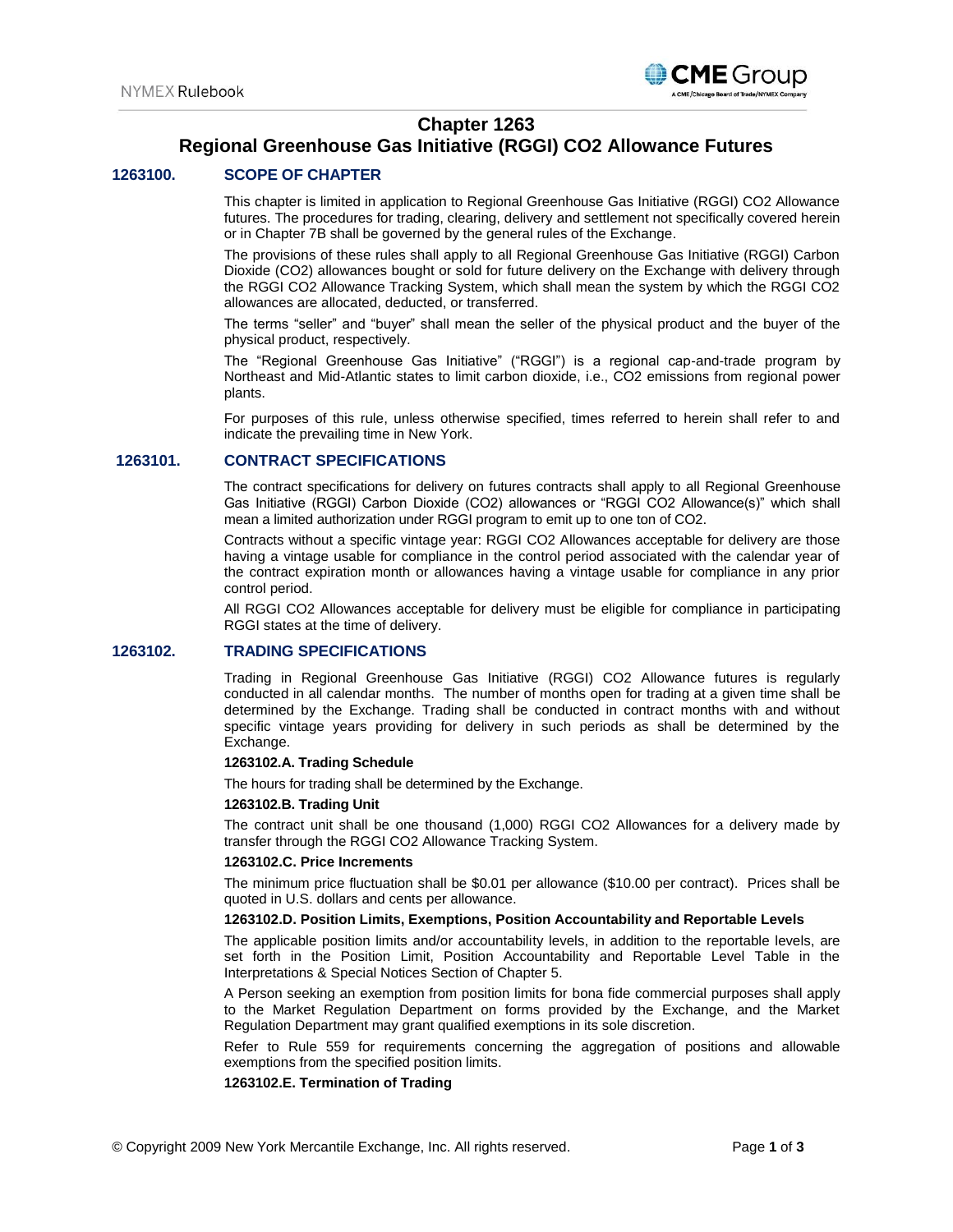

No trades in Regional Greenhouse Gas Initiative (RGGI) CO2 Allowance futures in the expiring contract month shall be made after the last business day of the contract month for such expiring contract. Any contracts remaining open after the last day of trading must be either:

- (a) Settled by delivery no later than the third business day after the final day of trading; or
- (b) Liquidated by means of a bona fide Exchange for Related Position (EFRP) pursuant to Exchange Rule 538. An EFRP is permitted in the expiring futures contract at any time no later than two hours after trading terminates on the last day of trading of the expiring futures contract. An EFRP which establishes a futures position for either the buyer or the seller in an expired futures contract shall not be permitted following the termination of trading of an expired futures contract.

#### **1263103. DELIVERY**

RGGI CO2 Allowances delivery shall comply with all requirements for the electronic transfer of CO2 allowances on the RGGI CO2 Allowance Tracking System.

## **1263104. DELIVERY PROCEDURES**

By transferring RGGI CO2 Allowances to the Exchange, the seller's clearing member represents and warrants that, at the time of delivery, it has good and marketable title to such RGGI CO2 Allowances, and that such RGGI CO2 Allowances are free and clear of all liens, security interests, claims, encumbrances and adverse claims.

If a provision of the rules of this Chapter or the Exchange rules is inconsistent with a provision of the RGGI CO2 Allowance Tracking System regulations, the provision of the rules of this Chapter and the Exchange rules shall prevail as among the buyer's clearing member, seller's clearing member, and the Exchange to the extent of such inconsistency and to the extent permitted by law.

#### **1263104.A. Responsibilities of Clearing Members Having Open Long Positions**

#### Notice of Intention to Accept

Exchange clearing members having open long positions shall provide the Clearing House with a Notice of Intention to Accept delivery by 4:30 p.m. on the first business day after the final day of trading. The Notice of Intention to Accept must be in the form prescribed by the Exchange and must be properly completed and indicate the name of the buyer, the number of contracts to be accepted, The RGGI CO2 Allowance Tracking System account number, the name, telephone number and e-mail address of the authorized account representative for that RGGI CO2 Allowance Tracking System account, and any additional information as may be required by the Exchange.

#### **1263104.B. Responsibilities of Clearing Members Having Open Short Positions**

Notice of Intention to Deliver Exchange clearing members having open short positions shall provide the Clearing House with a Notice of Intention to Deliver by 4:30 p.m. on the first business day after the final day of trading. The Notice of Intention to Deliver must be in the form prescribed by the Exchange, and must be properly completed and indicate the name of the seller, the number of contracts to be delivered, the RGGI CO2 Allowance Tracking System account number, the name, telephone number and e-mail address of the authorized account representative for that RGGI CO2 Allowance Tracking System account and any additional information as may be required by the Exchange.

#### **1263104.C. Final Settlement Price**

The final settlement price shall be the basis for delivery.

#### **1263104.D. Notice Day**

The Clearing House shall allocate Notices of Intention to Accept and Notices of Intention to Deliver by matching size of positions, to the extent possible.

The Clearing House shall provide Tender Allocation Notices to the respective clearing members on the second business day after the final day of trading.

The day the Tender Allocation Notices are provided to the clearing members shall be referred to as "Notice Day". Tender Allocation Notices are not transferable.

## **1263105. TIMING OF DELIVERY**

Delivery shall take place on the third business day after the final day of trading.

## **1263106. DELIVERY MARGINS AND PAYMENT**